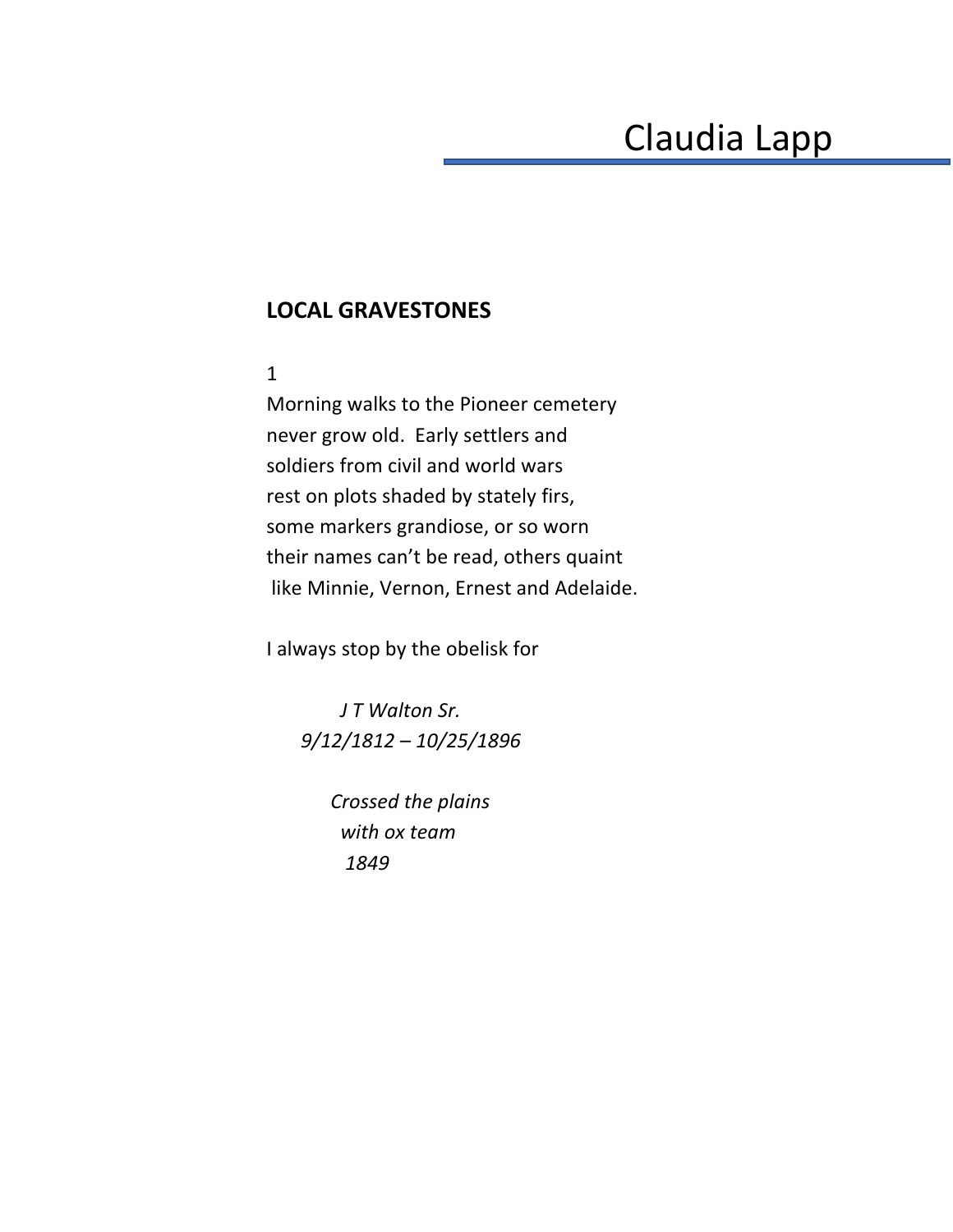2

Near the School of Music, flashing streaks of light draw me to a recent gravestone. Surprise! Two small pinwheels generate silvery slivers, a waterwheel effect, someone's brilliance recalled.

Placed by loving hands: two miniature trucks, a pooh bear and crested plastic dinosaurs. Any day a spirit might stop by the granite stone which reads *WE LOVE YOU! Samuel E Davis April 2, 1990 – October 2, 1993* 

## 3

Dear Samuel, You were born and gone before the century turned; sixteen years until I noticed your grave.

See how many walk here now on a July day, some bent over phones, others in singlets race past markers of those who run no more.